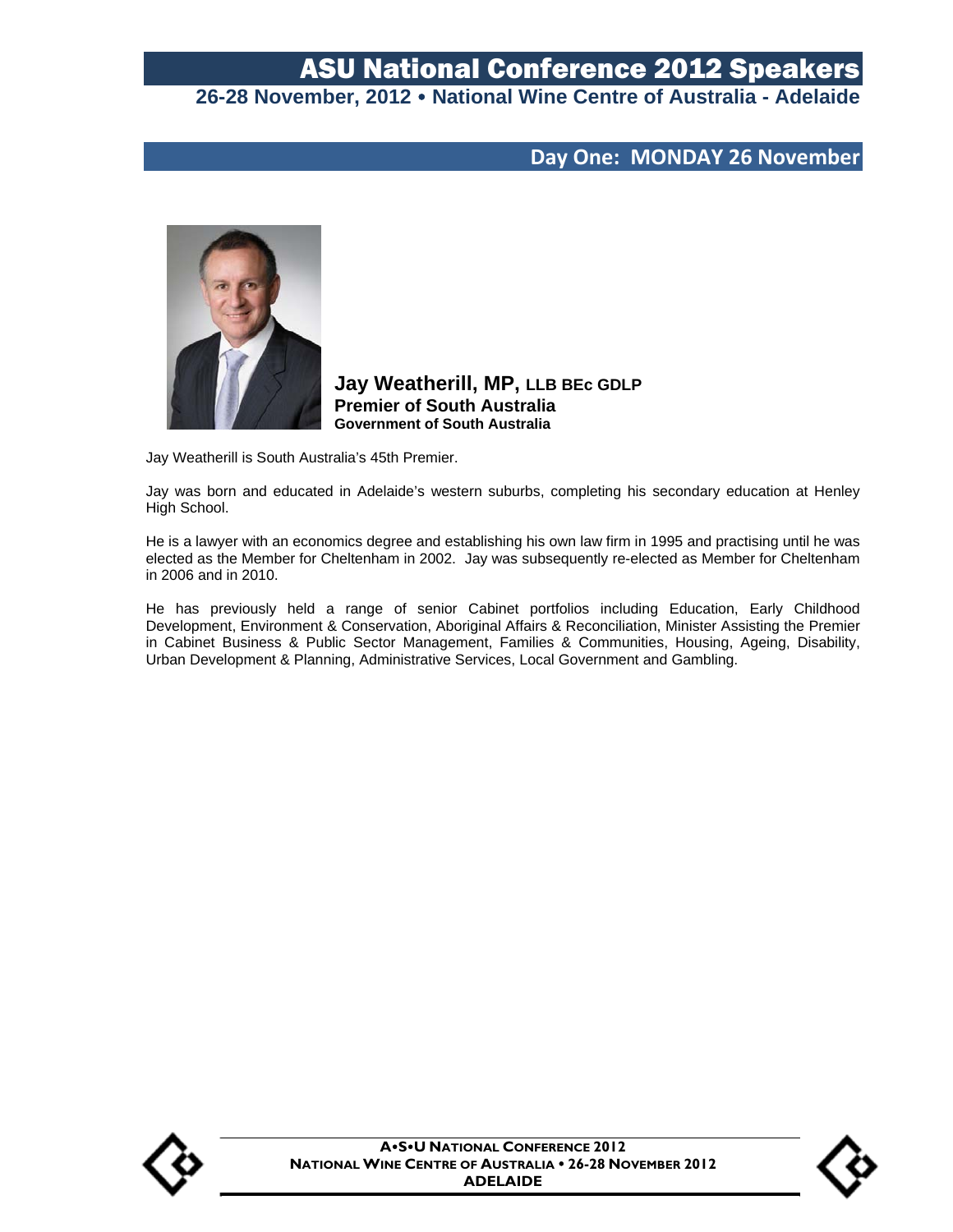### **Day Two: TUESDAY 27 November**



**Paul Schroder General Manager, Growth and New Opportunities AustralianSuper** 

Paul manages AustralianSuper's Growth and New Opportunities department. He was previously the National Secretary of the Finance Sector Union of Australia and has served as both a member elected and employer appointed trustee.

Paul has extensive experience in the finance industry and a strong grasp of the key strategic issues facing the superannuation industry. He is the Director of SuperFriend - IFF Mental Health Foundation and a member of the Federal Government's Financial Centre Task Force. Paul holds a Bachelor of Commerce (University of Melbourne) and was awarded the Shell exhibition prize for Labour economics. He also holds a diploma in Financial Planning.



**Tim Lyons Assistant Secretary Australian Council of Trade Unions (ACTU)** 

Tim Lyons has been the Assistant Secretary of the ACTU since 2008. Tim's responsibilities as an ACTU Officer include management of the organising and union education programs, the industrial and policy unit, superannuation and retirement incomes, and the corporate research/strategic campaigning capacity.

Tim represents the ACTU and unions in discussions with government and business on both industrial issues and the broader policy agenda of Australian unions. He is a member of a range of government committees in relation to workplace relations, the economy, & superannuation including the National Workplace Relations Consultative Council, the Business Tax Working Group, & the Fair Work Building Commission Advisory Board.

Tim is a Trustee Director of HESTA superannuation fund, and sits on various superannuation industry bodies including the board of the Industry Super Network. Tim is the Australian representative on the Global Unions Committee on Workers' Capital where he chairs the working group on shareholder activism.

Before commencing at ACTU, Tim was an official of the National Union of Workers for 13 years, working as a senior industrial officer and organiser.



**ASU NATIONAL CONFERENCE 2012 NATIONAL WINE CENTRE OF AUSTRALIA . 26-28 NOVEMBER 2012 ADELAIDE**

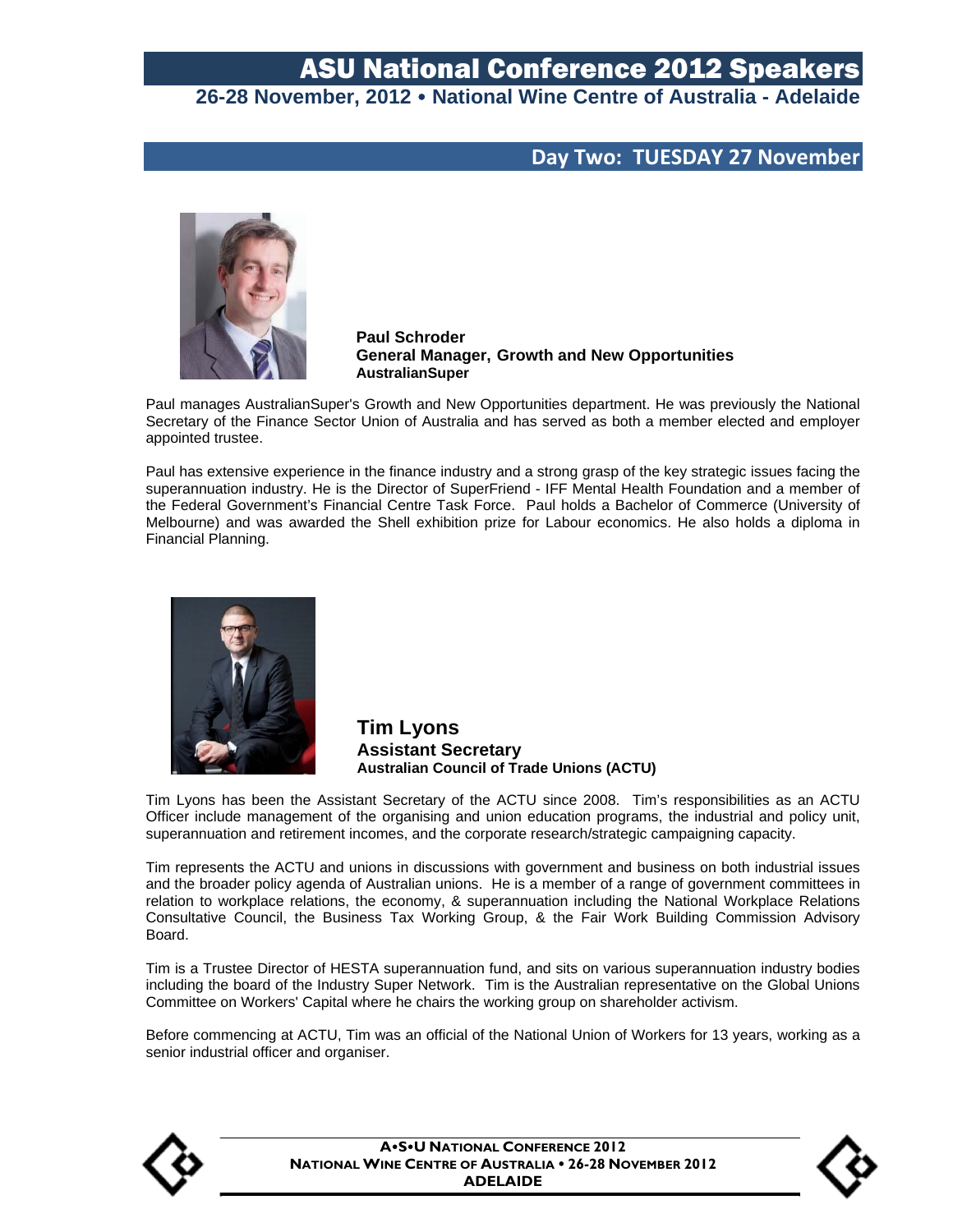

**Debby Blakey Deputy CEO HESTA Super Fund** 

Debby was appointed to the role of Deputy CEO at HESTA in January 2012, prior to which she was Executive Manager – Member Advice from September 2008. Debby brings more than 20 years' experience in superannuation and financial planning to HESTA. She started her career working on defined benefit mergers and valuations for a consulting actuarial practice in South Africa, before setting up her own business as an employee benefit consultant with a particular focus on superannuation.

Debby has previous retail and industry fund experience in business development, operational management and member advice and is passionate about delivering quality advice to members who have historically not had access to cost-effective advice.

Debby holds a Bachelor of Science from the University of Natal, South Africa, is a Certified Financial Planner™ practitioner and a Fellow of The Australian Institute of Superannuation Trustees.



**Peter JA Sams, AM Deputy President Fair Work Australia** 

Deputy President Peter JA Sams AM was appointed to Fair Work Australia in 2010 after 11 years as a Deputy President of the Industrial Relations Commission of NSW. He was Secretary of the Labor Council of New South Wales between 1994 and 1998, having served as Industrial Officer, Organiser and Assistant Secretary between 1982 and 1994.

Peter was also President of the NSW Branch of the ALP between 1997 and 1998. His responsibilities at Fair Work Australia include membership of the Major Resources/Infrastructure Project Panel and a number of industry panel assignments. He is a former director of Sydney Water Corporation, Federal Airports Corporation, the Maritime Services Board of NSW, Chifley Financial Services and Labour Union Insurance



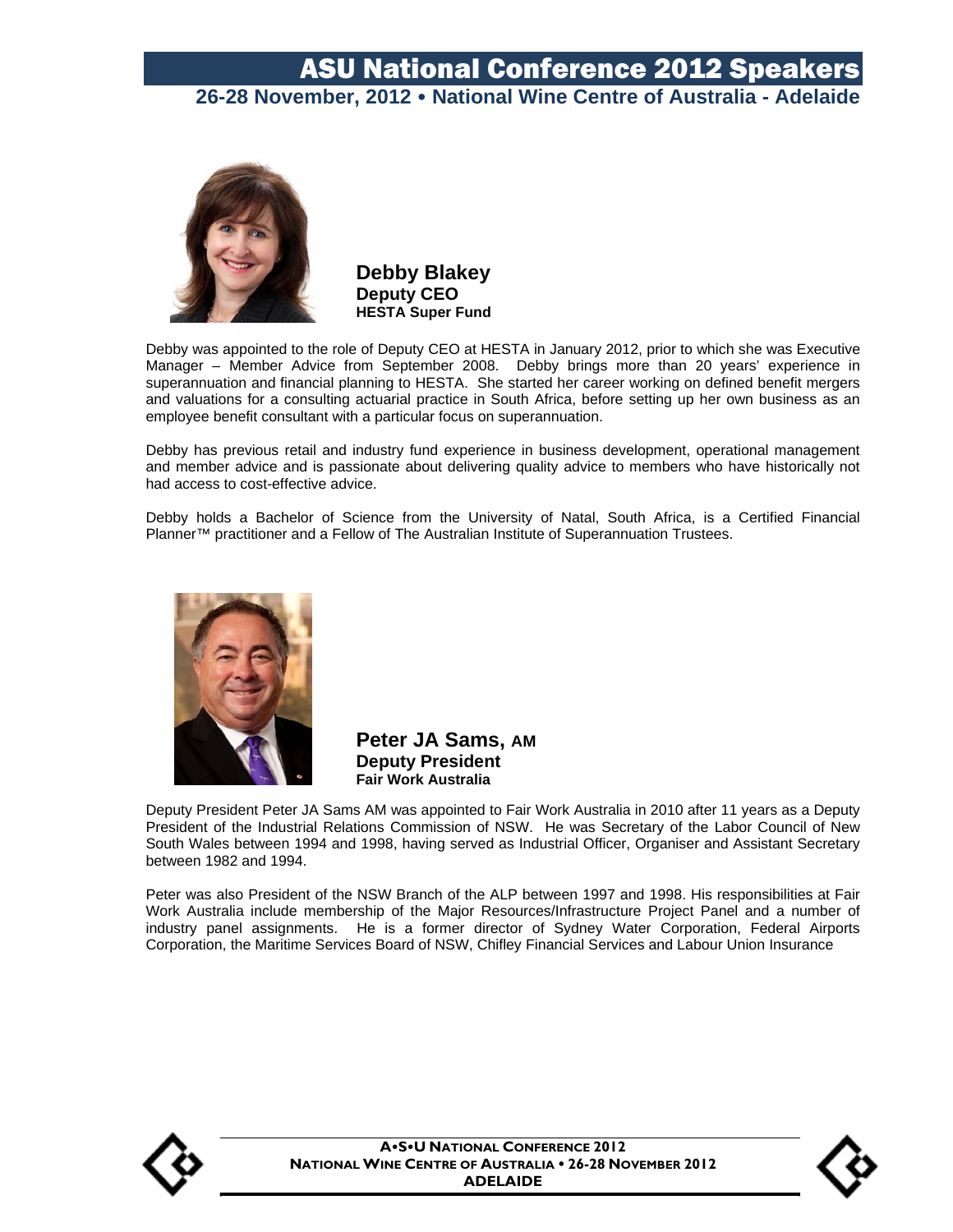

#### **Josh Bornstein, BA, LLB (Hons) Principal Maurice Blackburn Lawyers**

Josh has been recognised as Victoria's and Australia's pre-eminent Employment Law and Workplace Relations lawyer for employees in "*Doyle's Guide to the Australian Legal Profession*", 2010 and 2011 editions.

Doyle's Guide also ranks Josh as one of 6 "Pre-eminent Industrial Disputes lawyers" in Australia.

Josh provides advice and conducts litigation in a variety of areas, including employment contracts, redundancy, restraint of trade, discrimination and industrial disputation. He has conducted many important anti-discrimination cases with a particular focus on freedom of association and workplace rights. Josh is a passionate advocate for the introduction of federal legislation explicitly addressing workplace bullying. He has also negotiated numerous substantial out of court settlements.

Josh manages the firm's national Employment & Industrial Law practice.



**Dr Anne Summers, AO Author, Journalist**

Dr Anne Summers AO is a best-selling author, journalist and thought-leader with a long career in politics, the media, business and the non-government sector in Australia, Europe and the United States.

She is author of several books, including the classic *Damned Whores and God's Police,* first published in 1975, *Ducks on the Pond*, her autobiography in 1999, *The End of Equality*, (2003) *On Luck (2008)* and her most recent book *The Lost Mother* published in 2009 by Melbourne University Press. She writes regularly for the *Sydney Morning Herald*, *The Sunday Age*, the *Australian Financial Review* and *The Monthly*.



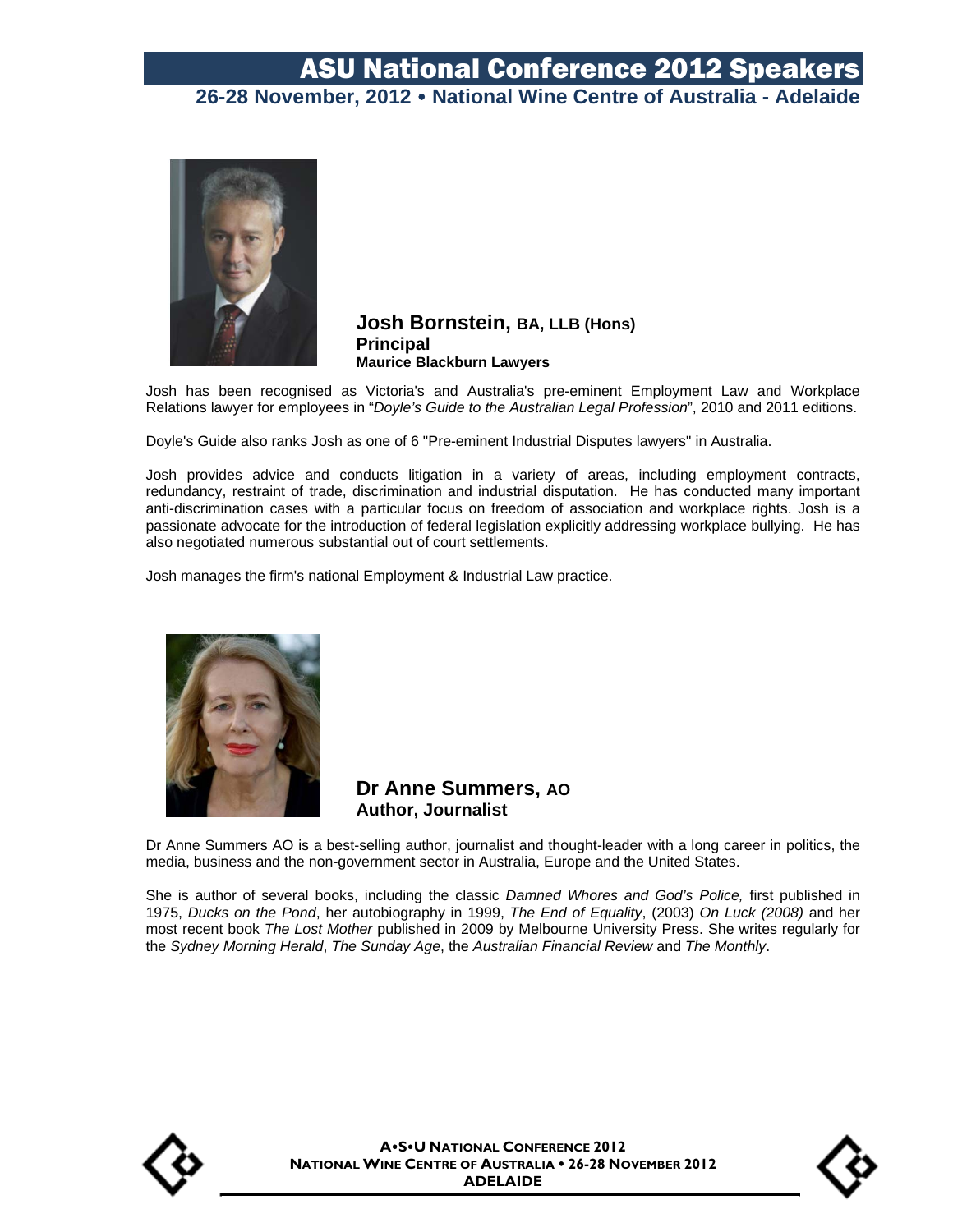

**Dave Oliver Secretary Australian Council of Trade Unions (ACTU)** 

Dave Oliver is the Secretary of the Australian Council of Trade Unions. He was elected at the 2012 Congress, following the retirement of Jeff Lawrence.

In 2007, Dave was elected National Secretary of the Australian Manufacturing Workers Union. He was reelected in 2011.

After leaving school in 1977, Dave began his working life as 15 year old apprentice at JR Simpson Engineering in Botany, NSW.

On completing his trade as a fitter, Dave went to work for the Sydney lift company, Johns Perry Lifts (later Boral Lifts).

He first became a union site delegate while working on the construction of the elevator in the new NSW Industrial Relations Commission building at 80 William St, Sydney. After 10 years in the industry, and as a union activist with a passion for safety and asbestos issues, Dave became an organiser with the AMWU in 1988.

As a NSW Branch official, Dave led campaigns to protect workers' entitlements from company collapses before moving to Victoria as the Assistant National Secretary and then becoming Victorian Branch Secretary in 2002.

As AMWU National Secretary, Dave played a key role in the Your Rights at Work campaign and the Manufacturing: Australia's Future campaign, as well as several government taskforces on apprenticeships, skills and the resource sector.

He is currently a director of AustralianSuper and a member of the Prime Minister's Taskforce on Manufacturing.



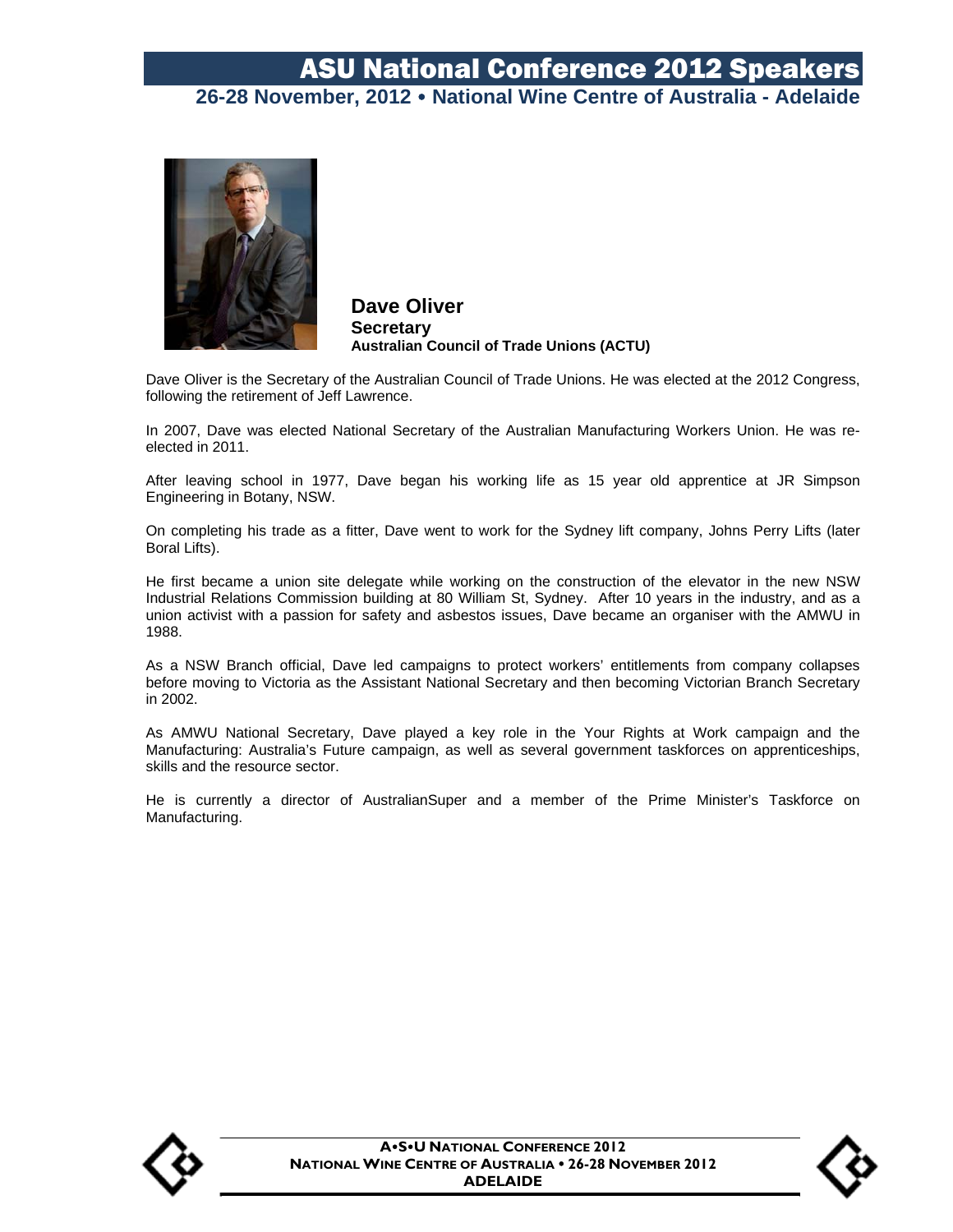### **Day Three: Wednesday 28 November**



**Dr Joanna Howe Lecturer University of Adelaide** 

Joanna Howe is a Lecturer in Law at the University of Adelaide. Her main research interests lie in employment law.

Joanna graduated from the University of Sydney with a Bachelor of Laws (First Class Honours) and a Bachelor of Economics, majoring in Industrial Relations and Human Resource Management.

Joanna is a Rhodes Scholar and graduated in 2012 with a Doctorate of Philosophy in Law from the University of Oxford.

Through her work as a legal practitioner for Harmers Workplace Lawyers Joanna has been involved with the firm's contribution to the Australian Institute of Employment Rights. She has authored 'The Australian Standard of Employment Rights' which is a how-to guide for businesses seeking best practice in people management. Joanna has also been involved in the firm's client work and training of legal practitioners.

Joanna has also worked in the Industrial Team of the Australian Workers' Union and as the Head Researcher for the Pay Equity Project of the Equal Opportunity for Women in the Workplace Agency.



**Dr Iain Campbell Senior Research Fellow RMIT University** 

Iain Campbell is a Senior Research Fellow at the Centre for Applied Social Research (CASR), RMIT University, working on research projects to do with labour restructuring, precarious work, temporary migrant labour, working-time patterns and work-life balance, both in Australia and internationally.

Iain has worked for over 25 years as a researcher for community groups, trade unions and universities and he has appeared as an expert witness in several major industrial cases, including the Reasonable Hours Test Case and the Family Provisions Test Case. His doctoral research was on casual work and casualisation in Australia.

Iain is co-author of *Fragmented Futures: New Challenges in Working Life* (2003) and co-editor of *Gender and the Contours of Precarious Employment* (2009).



**ASU NATIONAL CONFERENCE 2012 NATIONAL WINE CENTRE OF AUSTRALIA . 26-28 NOVEMBER 2012 ADELAIDE**

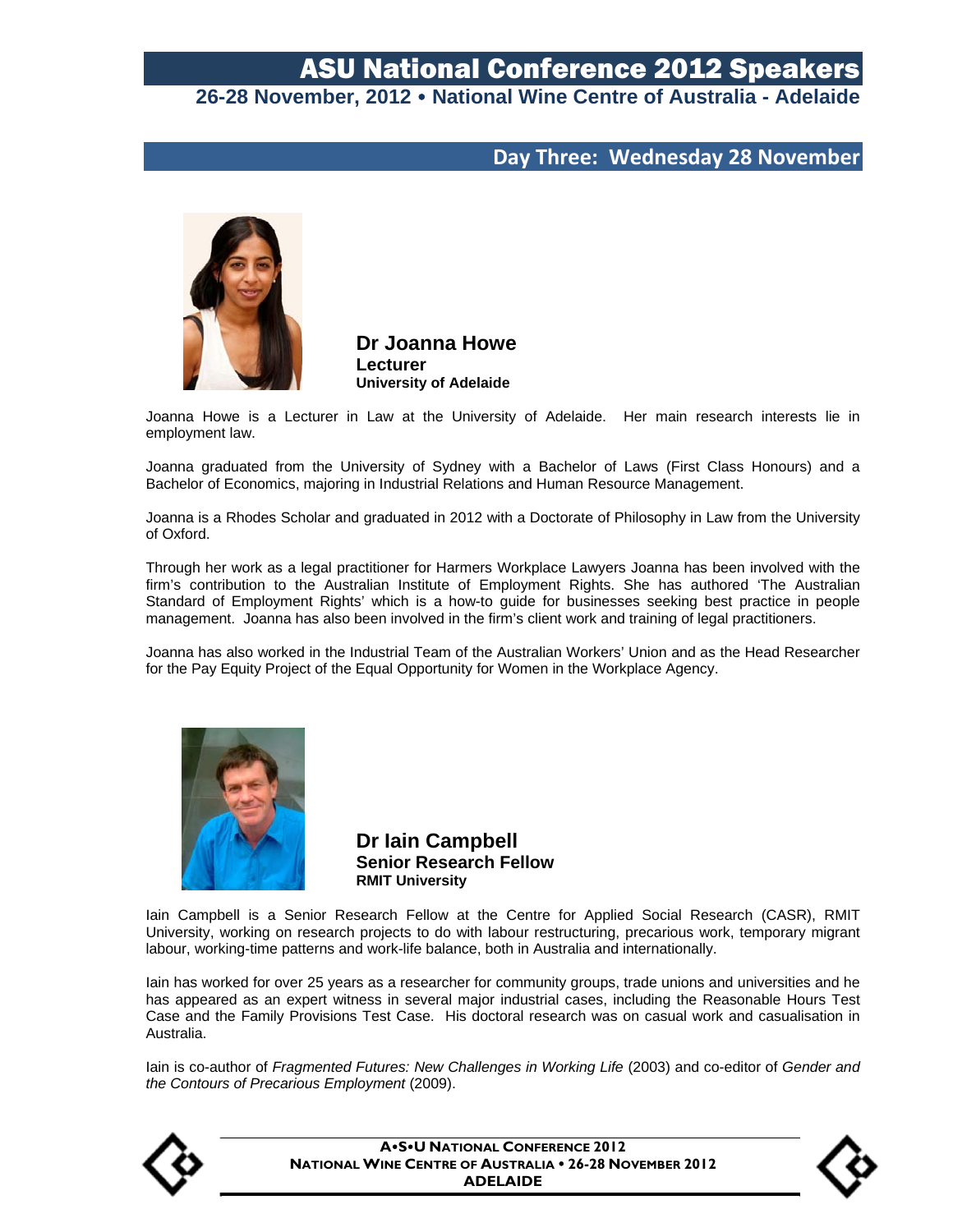

**Peter Hampton Commissioner Fair Work Australia** 

Peter Hampton is a Commissioner in Fair Work Australia based in Adelaide, South Australia, having being appointed in January 2010. In that capacity he is also a Member of the Minimum Wage Panel and recently appointed as a Member of the newly established Road Safety Remuneration Tribunal. Immediately prior to that appointment, Peter was Director of Policy and Strategy for SafeWork SA, the Department of the Premier and Cabinet. SafeWork SA is a South Australian Government agency responsible for the administration of Occupational, Health and Safety and Industrial Relations legislation and policy.

Prior to joining SafeWork SA in 2006, he was for 12 years a Deputy President of the South Australian Industrial Relations Commission and in a dual capacity for 10 of those years as a Deputy President of the Australian Industrial Relations Commission. In the 16 years prior to joining the Commission, Peter held various positions in the South Australian business community including as Deputy Director of the SA Employers' Federation Inc and General Manager, Human Resource Management Services with what is now Business SA.

Peter is the National President of the Australia Labour and Employment Relations Association and a former President of the Industrial Relations Society of South Australia.

Peter is an accredited mediator and is a member of various professional bodies, including the Institute of Arbitrators and Mediators, Australian Labour Law Association and the Council of Australian Tribunals.



**Professor Barbara Pocock Director University of South Australia** 

Professor Barbara Pocock is Inaugural Director of the Centre for Work + Life, at the University of South Australia. Professor Pocock, who was initially trained as an economist and completed her doctorate in gender studies, has been researching work, employment and industrial relations in Australia for over 25 years and has undertaken considerable analysis of work and its complex intersections with households, families and social life. Barbara has published many books, articles and book chapters and given visiting lectures in the US, Canada, the UK, New Zealand, Switzerland and China.

Barbara is actively involved in policy development and public commentary on work issues in Australia and undertakes many public contributions on these issues each year. Recent books include *The Work/Life Collision* (2003), *The Labour Market Ate My Babies: Work, Children and a Sustainable Future (*2006), *Living Low paid: the Dark Side of Prosperous Australia* (2008) (co-author), *Kids count: Better early childhood education and care in Australia* (2007) (co-edited). *Time bomb: work, rest and play in Australia today* (2012, co-authored with N. Skinner and Philippa Williams).



**ASU NATIONAL CONFERENCE 2012 NATIONAL WINE CENTRE OF AUSTRALIA . 26-28 NOVEMBER 2012 ADELAIDE**

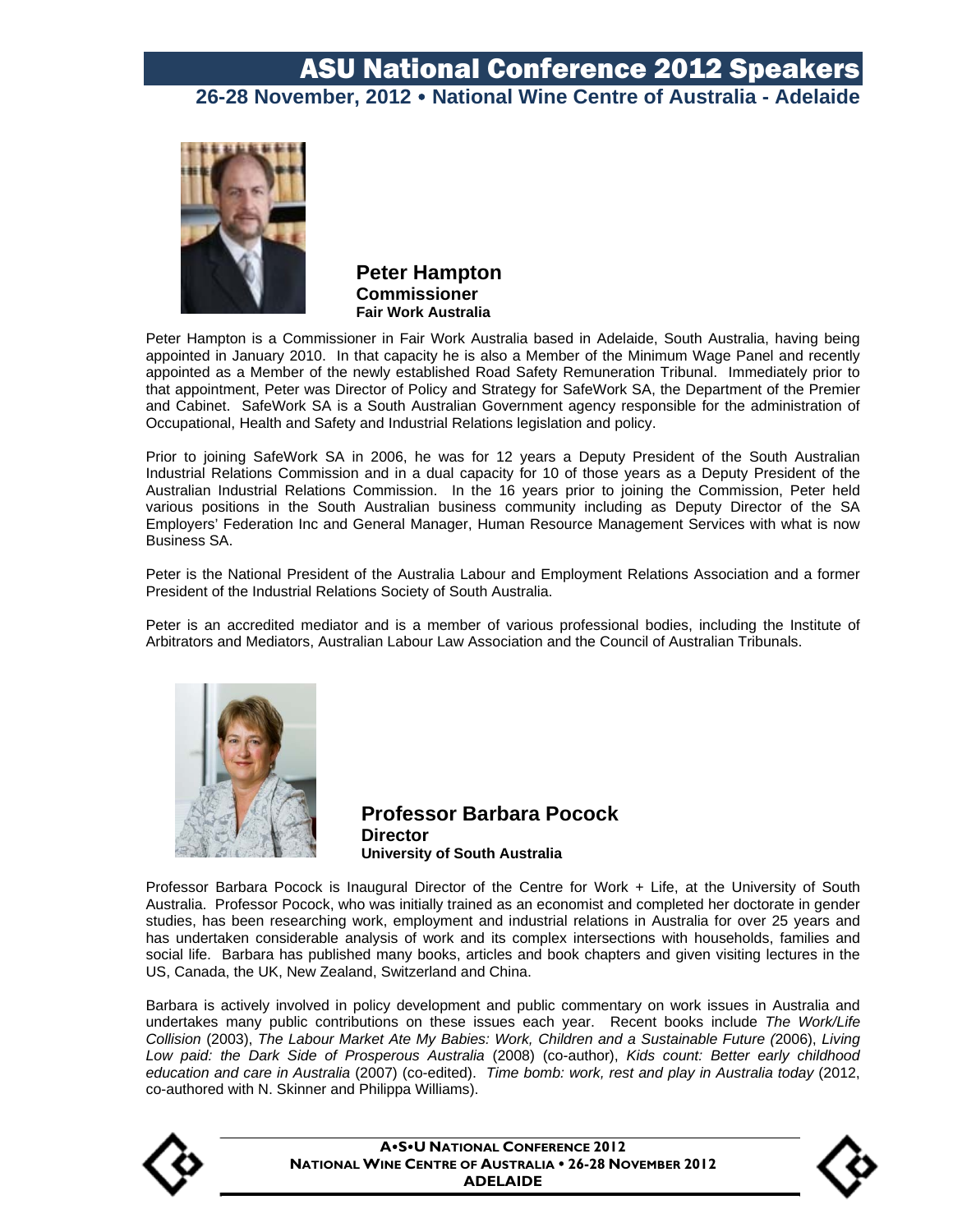

**Dave Garland Training and Project Coordinator National Union of Workers** 

Dave Garland is a senior official with the National Union of Workers. He moved to Adelaide from Perth in 2010 to become the State Leader of the NUW and prior to that he worked for the ACTU as the Western Australia campaigning and education organiser.

He has worked in the Union movement since 1998 in a range of roles and industries covering white and blue collar, public and private sectors, state and national responsibilities, operational and leadership positions.

He currently has responsibility for NUW Education and Political Organising and works across the South Australian, Queensland and Western Australian offices.



**Julie Bignell Branch Secretary ASU Central & Southern Queensland Clerical & Administrative Branch** 

Julie is the Branch Secretary at the Australian Services Union Central & Southern Queensland Clerical & Administrative Branch and is the Assistant General Secretary of Together, the combined ASU/QPSU Union, and has been since Together's formation in 2011.

Julie is the Vice President of the Queensland Council of Unions and over almost 20 years with the ASU has been involved in many bargaining situations across all industries, both small and large. Julie is a Director of Workplace Health and Safety Queensland and was a Director of the North Queensland Bulk Ports Corporation from 2002 to September 2012.

Julie has a Bachelor of Arts degree from Griffith University and a Graduate Diploma in IR/HRM.